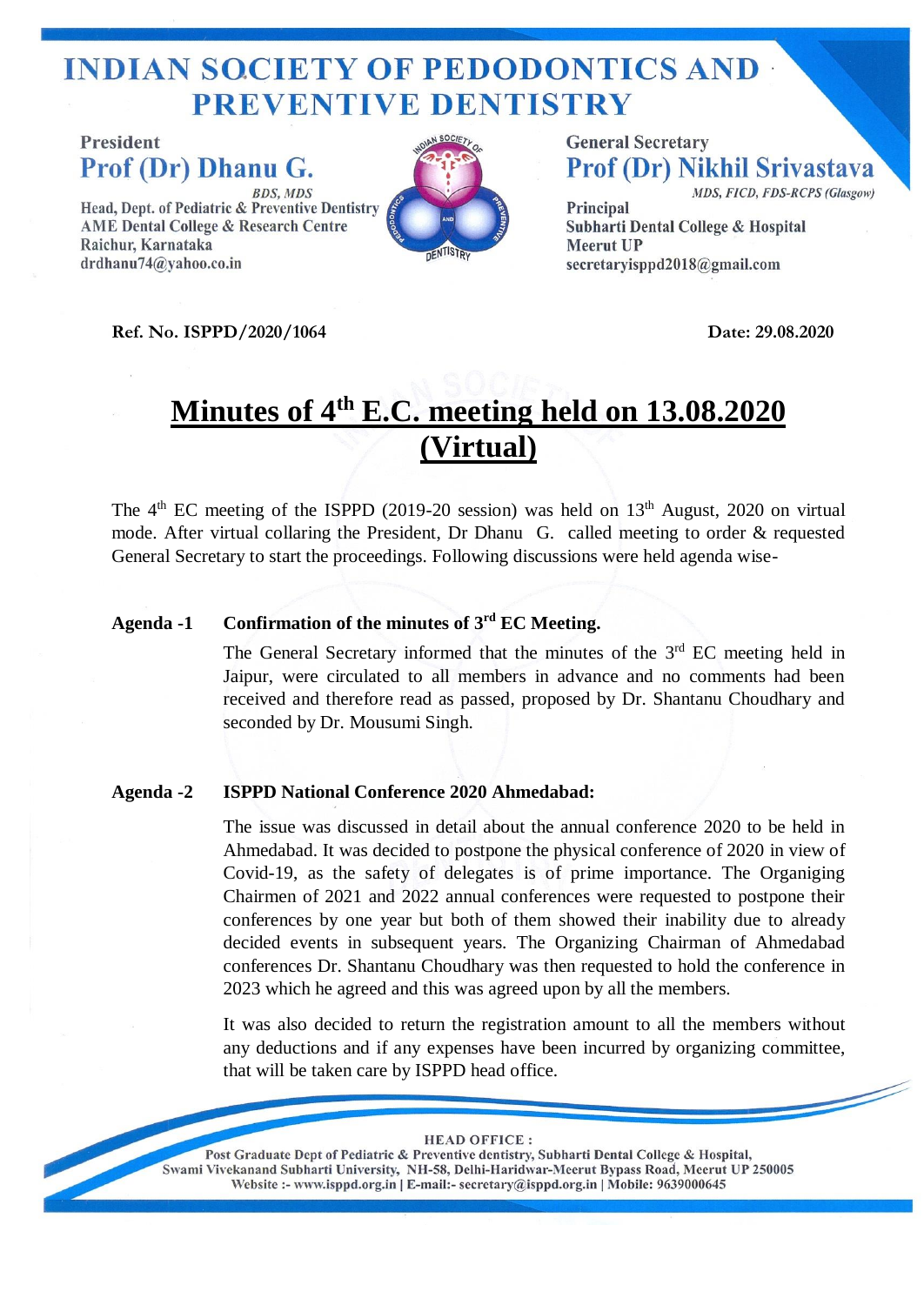# **INDIAN SOCIETY OF PEDODONTICS AND -PREVENTIVE DENTISTRY**

**President** Prof (Dr) Dhanu G. Head, Dept. of Pediatric & Preventive Dentistry **AME Dental College & Research Centre** 

Raichur, Karnataka

drdhanu74@yahoo.co.in



**General Secretary Prof (Dr) Nikhil Srivastava** MDS, FICD, FDS-RCPS (Glasgow)

Principal Subharti Dental College & Hospital **Meerut UP** secretaryisppd2018@gmail.com

Since, Ahmedabad conference will not to be held, accordingly the AGM as well as election will be postponed till the next conference, to be held in 2021. However annual report will be sent to all members for information & comments if any. It was decided to send a letter of information about the postponement of the conference, AGM and election to all members through our website. This decision was taken after seeking legal opinion and through the opinion of the majority of E.C. members.

**Agenda -3 Bidding of IAPD Congress 2025:** It was decided to move forwarded about bidding of IAPD conference 2025.

### **Agenda -4 Discussion about the forthcoming online activities of the session**:

It was decided to send a letter/information to all EC members asking for their opinion about conducting various online activities. It was decided to hold following online activities in this year.

- i.) Online Reviewers Training Workshop- Prof. (Dr.) Sudhindra Baliga, Editor will co-ordinate.
- ii.) Faculty Development Programme- Dr. Anshula to coordinate.
- iii.) The national level online activity at the time of national conference- will be decided later.

#### **Agenda -5 Misc**:

- i.) **Concession of Life member fee:** Due to Covid-19, it was decided to reduce the life members fee to **Rs. 7500.00** only (including GST). This offer will be valid till 31.12.2020.
- ii.) **Change of name of the society:** It was decided to wait for government's reply, but in the mean time, the new bylaws with old name should be uploaded on the website.

#### **HEAD OFFICE:**

Post Graduate Dept of Pediatric & Preventive dentistry, Subharti Dental College & Hospital, Swami Vivekanand Subharti University, NH-58, Delhi-Haridwar-Meerut Bypass Road, Meerut UP 250005 Website :- www.isppd.org.in | E-mail:- secretary@isppd.org.in | Mobile: 9639000645